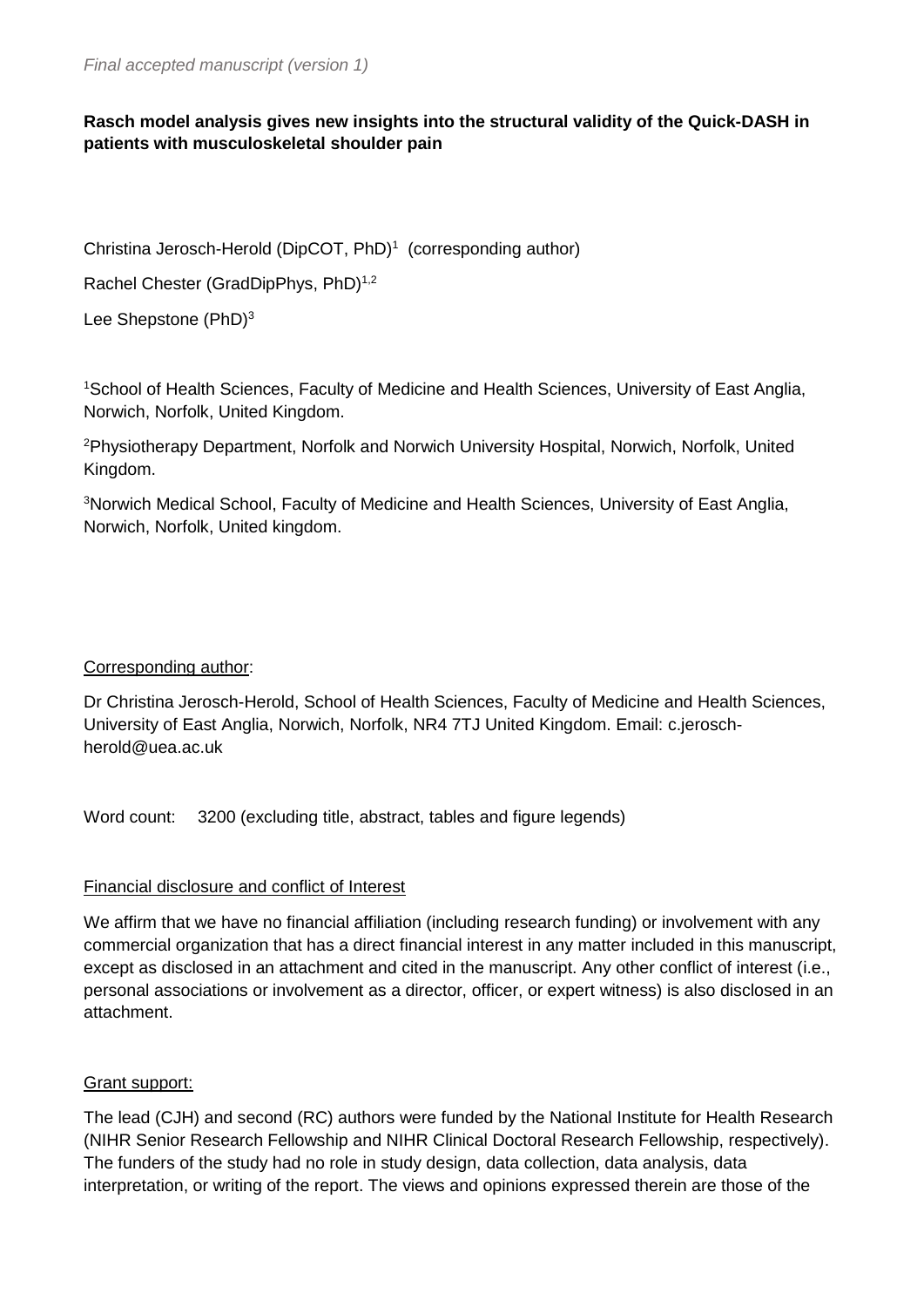authors and do not necessarily reflect those of the NIHR, NHS or the Department of Health. The authors certify that they have no affiliations with or financial involvement in any organisation or entity with a direct financial interest in the subject matter or materials discussed in the article.

Institutional Review Board: National Research Ethics Service, East of England - Norfolk, UK, July 2011 (reference 11/EE/0212).

Acknowledgements: The authors would like to thank the Principal Investigators and physiotherapists who contributed and collected data for the study and to the patients who generously gave their time and participated in the study. We also thank the anonymous reviewers who offered very constructive and helpful feedback on an earlier version of this article.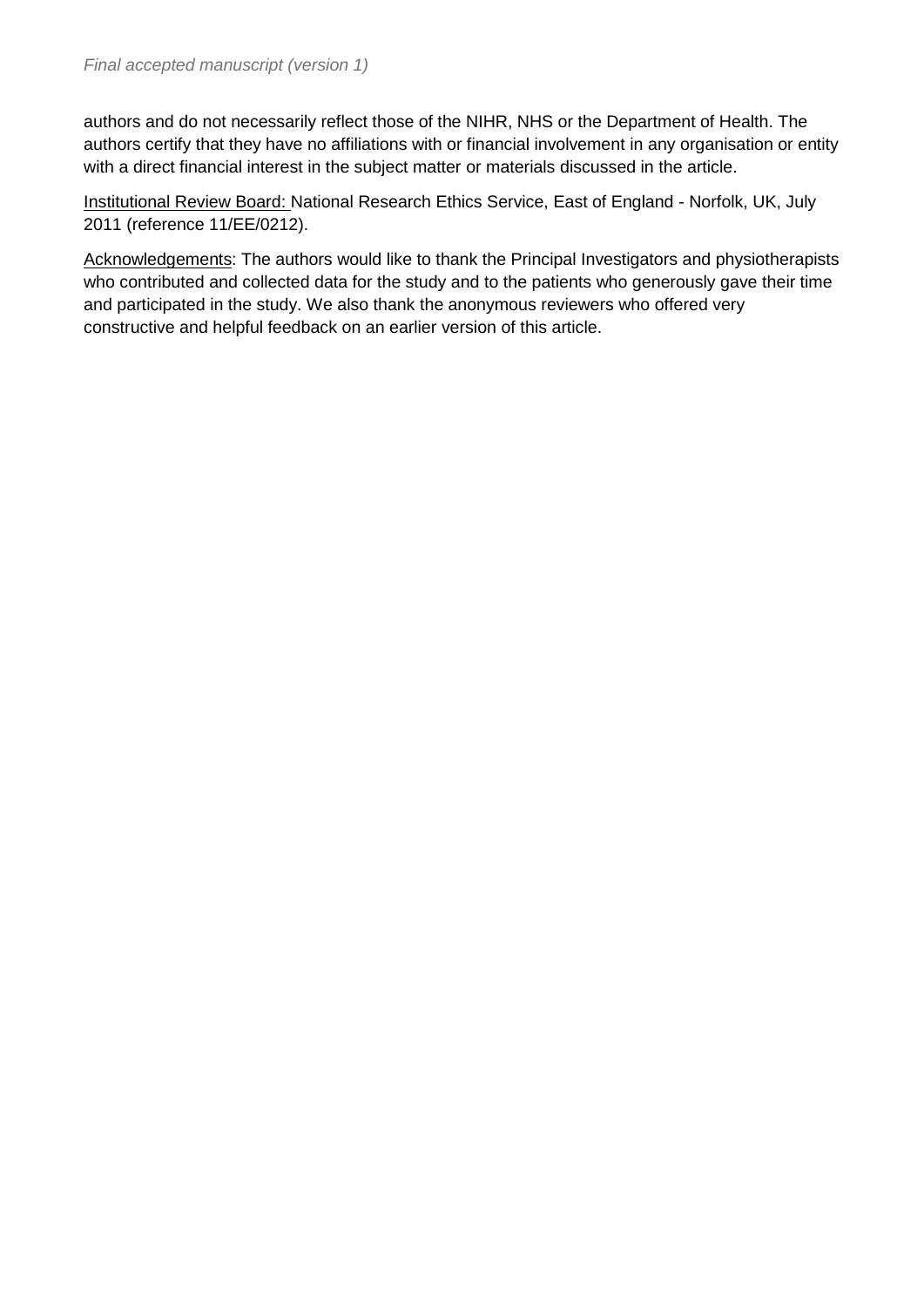# **Abstract**

**Study Design**: Cross-sectional secondary analysis of a prospective cohort study

**Background**: The Quick-DASH is a widely used outcome measure which has been extensively evaluated using classical test theory (CTT). Rasch model analysis can identify strengths and weaknesses of rating scales which goes beyond CTT approaches. It uses a mathematical model to test the fit between the observed data and expected responses and converts ordinal-level scores into interval-level measurement.

**Objective:** To test the structural validity of the Quick-DASH using Rasch analysis

**Methods**: A prospective cohort study of 1030 patients with shoulder pain provided baseline data. Rasch analysis was conducted to i) assess how the Quick-DASH fits the Rasch model, ii) identify sources of misfit and iii) explore potential solutions to these.

**Results:** There was evidence of multidimensionality and significant misfit to the Rasch model (χ²= 331.04, p<0.001). Two items had disordered threshold responses with strong flooring effects. Response bias was detected in most items for age and gender. Rescoring resulted in ordered thresholds, however the 11-item scale still did not meet the expectations of the Rasch model.

**Conclusion**: Rasch model analysis on the Quick-DASH has identified a number of problems which cannot be easily detected using traditional analyses. Whilst revisions to the Quick-DASH resulted in better fit, a 'shoulder-specific' version is not advocated at present. Caution needs to be exercised when interpreting results of the Quick-DASH outcome measure as it does not meet the criteria for interval level measurement and shows significant response bias by age and gender.

Key words: outcome measures, item-response theory, construct validity, Rasch Model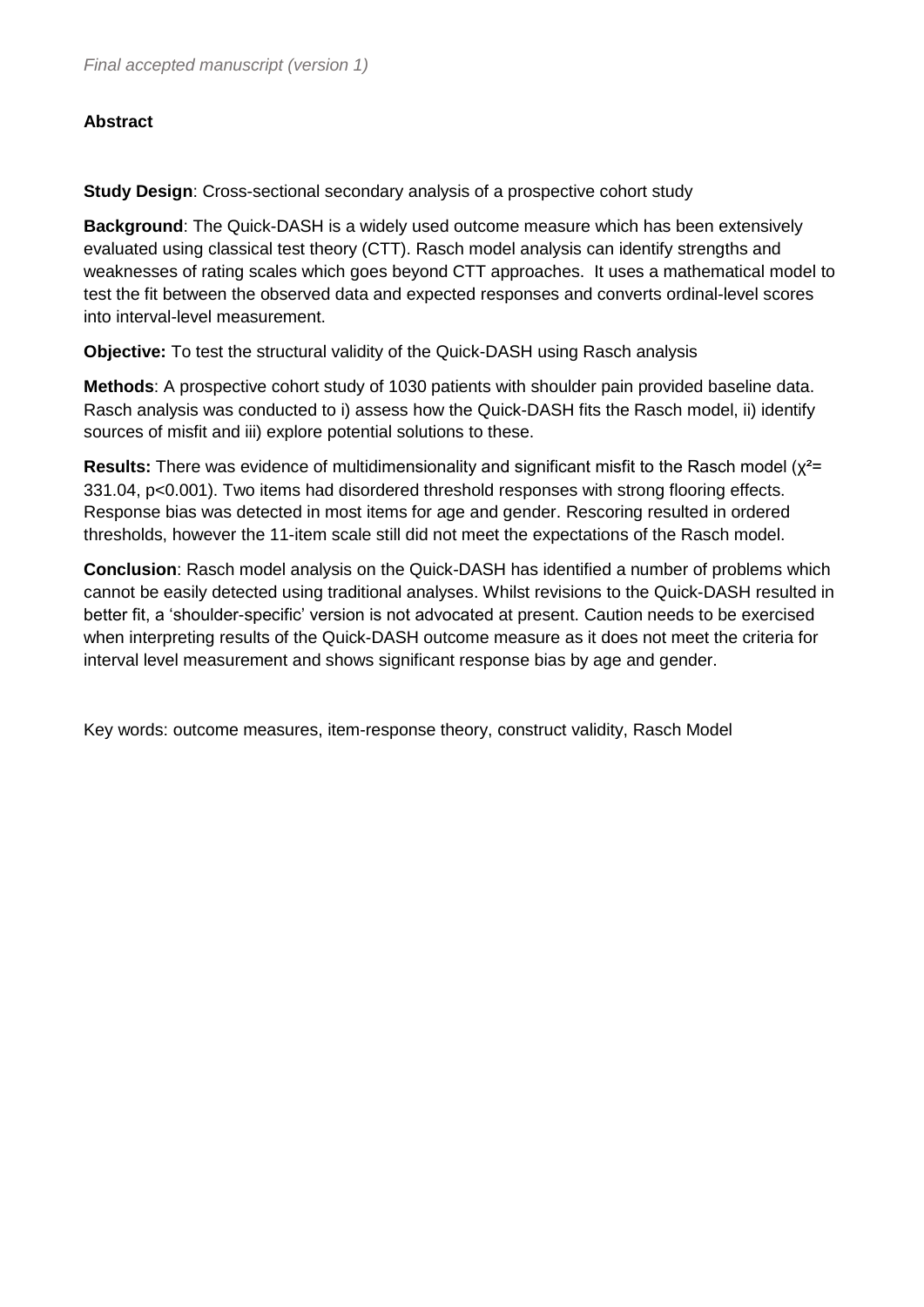# **Intro/Background:**

The Disabilities of the Arm, Shoulder and Hand Questionnaire (DASH) was developed as a 30-item patient-rated outcome measure (PROM) of symptoms and disability for upper extremity musculoskeletal disorders<sup>20</sup>. A modified, shorter 11-item version called the Quick-DASH was later generated to address possible item redundancy and improve speed and ease of administration<sup>4</sup>.

The test-retest reliability, construct validity, internal reliability and responsiveness of both the full and shortened DASH have been extensively evaluated<sup>2,3,4,10,21,29,30</sup> with most studies applying classic test theory (CTT) methods. However CTT methods have their limitations<sup>5,6,18</sup>, in particular, they cannot tell us whether ordinal scales like the Quick-DASH fulfil the linearity assumption met by continuous (interval level) measurement<sup>31</sup>. An alternative approach to CTT is to use Rasch model analysis which is recommended to test the structural validity of both existing and new PROMs especially where these are used in clinical trials of treatment effectiveness<sup>5,19,32</sup>. A full explanation of the Rasch model is beyond the scope of this paper and its application to patient-reported outcome measures has been described in more detail elsewhere<sup>27</sup>. Rasch model analysis uses item response theory (IRT) to quantify the interaction between a person's ability and a scale's individual item level of difficulty<sup>31</sup>. It examines the extent to which observed scores fit with the expected scores under the Rasch model, a fundamental assumption of which is that items follow an ordered hierarchy on a unidimensional scale. Furthermore it tests the assumption that ordinal-level scores approximate interval-level measurements by converting the raw (ordinal) scores into equal units on a 'logit' (log odds) scale on a linear scale<sup>31</sup>.

Rasch analysis has been applied to the full 30-item DASH in several patient populations, including multiple sclerosis<sup>5</sup>, Dupuytren' s disease<sup>13</sup> and mixed upper extremity musculoskeletal disorders <sup>15,22</sup>. All four studies identified some misfit of full DASH data to the Rasch model. Only one study has applied Rasch methods to the shorter Quick-DASH<sup>14</sup>. They used both CTT (exploratory factor analysis) as well as Rasch analysis to examine the structural validity of the Italian Quick-DASH in a sample of 283 patients with upper limb dysfunction affecting hand, elbow or shoulder. Of these 173 (61%) had disorders of the shoulder complex including surgically treated patients. They concluded that the Quick-DASH is not unidimensional and proposed a 10-item revised scale. However, recommending changes to the well-established and already shortened version of the Quick-DASH has considerable practical implications and should not be undertaken lightly. Therefore further studies using Rasch model analysis with larger samples and in which a range of fit solutions can be explored are warranted.

The objective of this study was to evaluate the structural validity of the Quick-DASH in a large cohort of patients treated conservatively for shoulder pain using Rasch analysis. Specific aims were to conduct an analysis to examine i) unidimensionality (a criterion for summing individual item responses into a single score), ii) targeting of items on the Quick-DASH with patient ability, iii) response thresholds including floor and ceiling effects; iii) independence between items and iv) response bias (do responses differ between persons based on other characteristics such as age or gender). Iterative analyses were used to test if modifications to the scale improve overall fit to the model and make recommendations for a revised scale to be used in future clinical practice and research.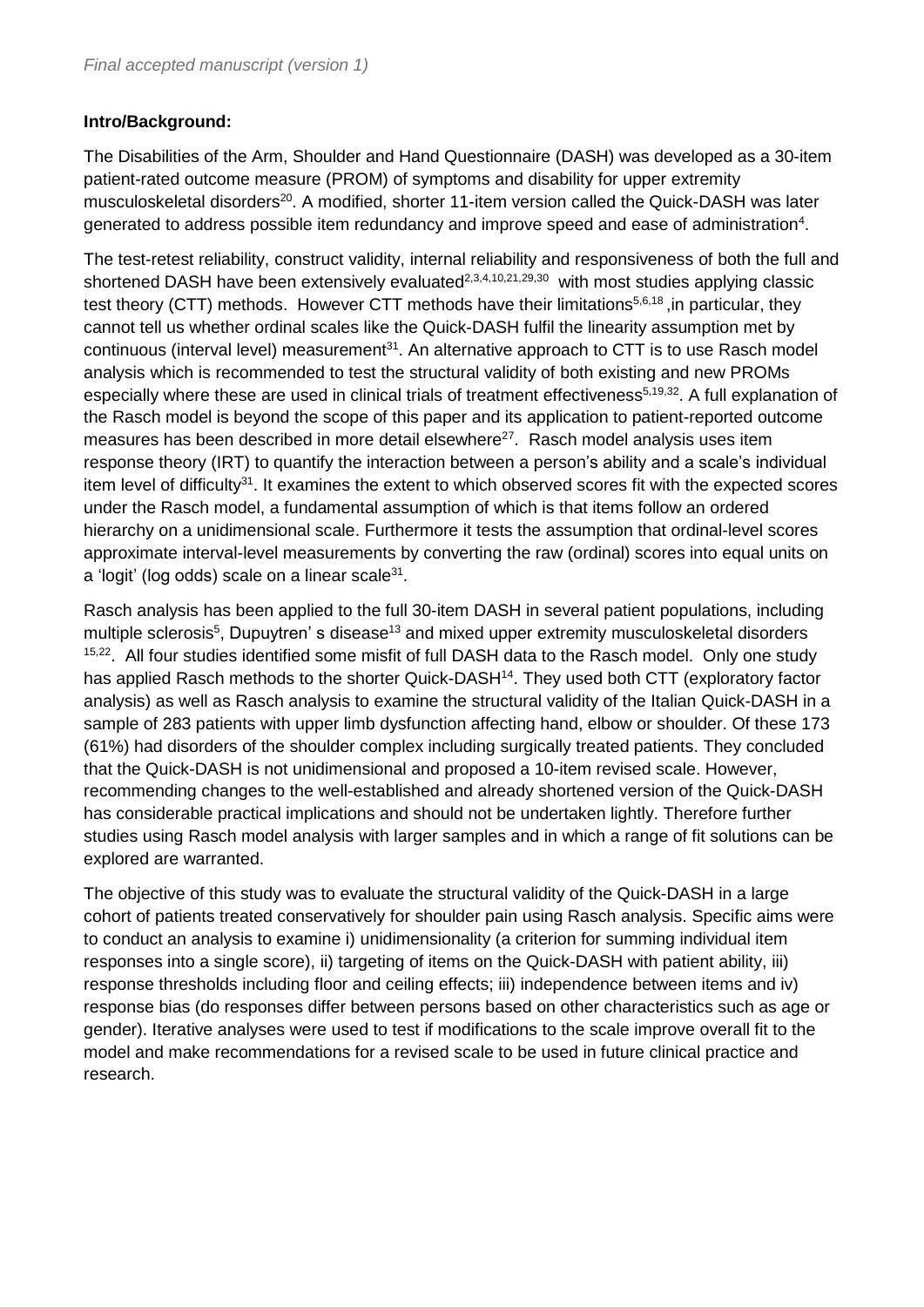# **Methods**

### **Study population**

Data were drawn from a large prospective cohort study designed to identify which factors assessed at baseline were associated with outcome following physiotherapy treatment for shoulder pain. Patients were included if they had shoulder or arm pain aggravated by shoulder movement. Fractures, traumatic dislocations, surgical treatment to the shoulder in the previous five years, and radiculopathy were excluded. The study was approved by the National Research Ethics Service, East of England, UK and all patients gave fully informed written consent. The Quick-DASH was one of the outcome measures collected at baseline and follow-up. The full study protocol and results have been reported elsewhere<sup>7,8</sup>. For this secondary analysis of the Quick-DASH we used the initial baseline scores obtained before patients underwent physiotherapy treatment as this is the point at which symptoms and disability are most likely to be present.

### Data analyses:

The analysis approach followed recommendations from Lundgren, Nilsson and Tennant<sup>23</sup> for Rasch analysis of polytymous scales. Table 1 summarises each analysis stage. All analyses were performed using RUMM2030 for Windows (Andrich D, Lyne A, Sheridan B, Luo G., RUMM Laboratory, Perth 2003) software.

Firstly a likelihood ratio test (LRT) was performed to assess whether it was appropriate to use the partial credit model or not. Then an initial analysis was used to assess overall fit to the Rasch model by examining the fit between observed scores and expected scores using the total item-trait chisquare statistic ( $\chi^2$ ). A significant p-value, after Bonferroni corrections were applied, indicates misfit between observed and expected scores in the Rasch model.

Next, individual item fit was assessed for all 11 items of the Quick-DASH by examining the fit residuals. Values outside the range of  $\pm 2.5$  and a statistically significant  $\chi^2$  indicate that an item does not fit the Rasch model. Sources of misfit for each item were then explored by examining i) response thresholds and ii) residual correlations to identify local dependence between items. Local independence assumes that responses to an item are independent of the responses to other items in the scale after controlling for the underlying trait. Inter-item residual correlations were examined to identify any correlations greater than the average ±0.2. High correlations can also be indicative of multidimensionality<sup>17</sup>.

Unidimensionality was assessed using a two-stage process: firstly, a principal components analysis (PCA) of the residuals is used to identify clusters of items with positive and negative loadings >0.3 on the first component. Secondly, an independent t-test is applied on the two subsets. If the proportion of statistically significant tests does not exceed 5% with the lower binomial confidence interval overlapping 5% this is indicative that the items form a unidimensional scale<sup>28</sup>.

Finally, response bias by age and gender for any items was assessed by identifying statistically significant differential item functioning.

Targeting was visually inspected using the person-item threshold map. A well targeted scale is one which covers a range of abilities and where the distribution of items mirrors the distribution of persons.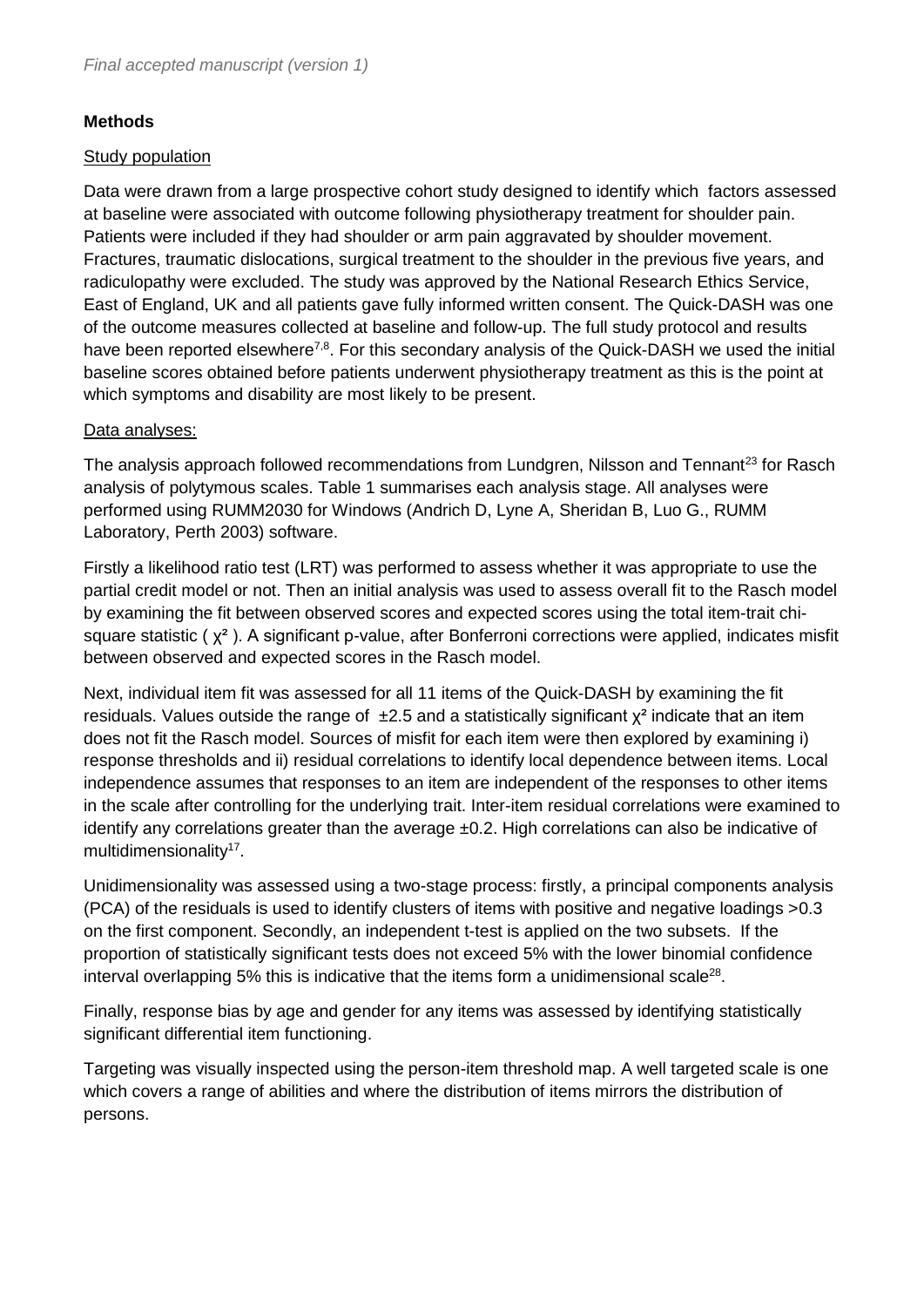Reliability was examined using the person-separation index (PSI). A PSI of 0.7 or above is deemed acceptable and indicates that the measure can discriminate between at least 2 separate groups, whilst a PSI of 0.8 indicates discrimination between three or more groups<sup>12</sup>.

As the available sample size was large, individual person fit residuals greater than  $\pm 2.5$  were used to identify extreme persons and these removed from the analysis. Class intervals were inspected in each iteration to ensure that cases were equally distributed across intervals. A test of unidimensionality was applied at each iteration to check this was within the 5% level.

# **Results**

Data were available on 1030 patients who completed the Quick-DASH at baseline. The mean age was 57 years (SD=15) and 44% were male. Average duration of shoulder symptoms was 14 months (SD=28).

The likelihood ratio test (LRT) was highly significant ( $\chi^2$ =641.76, DF=29, p<0.001) indicating that the partial credit model is appropriate. This is a less restrictive model which provides greater specificity and is appropriate to use for polytomous rating scales (for more than two response options) $^{25}$ .

The initial analysis (analysis 1) showed a highly significant item-trait total  $x^2$  statistic (Table 1). Thirty-three persons with residuals greater than  $\pm 2.5$  were identified and removed from the analysis (analysis 2) leaving a sample of 997 available for analysis. Upon removal of the extreme persons several items still showed significant misfit (analysis 3). Sources of misfit were explored sequentially, starting with response categories. Figure 1 shows disordered thresholds on two items: '*using a knife to cut food'* (Q5) and '*tingling'* (Q10). Both these items also had a strong ceiling effect with over 60% of patients endorsing 'no difficulty' or 'none', respectively (see Figure 2). Cutting food with a knife requires primarily hand dexterity with comparatively little shoulder movement and strength than other items, which may also explain why this task posed no difficulty for 70% of respondents. Of the 1030 participants, data from the physiotherapy assessment indicated that only 110 reported paraesthesia in the affected upper quadrant and those with shoulder pain secondary to radiculopathy were excluded in this study. It is likely that the item '*tingling*' was therefore not relevant to most patients. Rescoring of these two items to 00112 resulted in ordered thresholds (see Figure 3). To assess local dependence mean inter-item residual correlations were explored. Dependence occurs when either items duplicate each other or they both share the same underlying trait. Using a parsimonious threshold<sup>24</sup> of any correlations greater than the average of all correlations +0.2, we identified dependence between items '*open a tight ja*r' '*heavy household chores*' and *'carrying shopping or a briefcase*'. Dependence was also found between '*interference with social activities*' and '*limiting work or usual activities*'. Therefore, questions 1, 2 and 3 were combined into a '*household testlet*' and questions 7 and 8 were grouped into a '*participation testlet'*. No further response dependence was found.

As local dependence can also contribute to multidimensionality this was tested using principal component analysis (PCA) of the residuals (see table 2). For the first component three items had high positive loadings and four had high negative loadings (>0.3) indicating that there is not a single underlying construct and that the scale is not unidimensional. This was further confirmed by an equating t-test between two sets of positively and negatively loaded items, which was significant for 8.93% exceeding the 5% recommended threshold. Following the creation of testlets (analysis 4) to deal with local dependence and re-applying the equating t-test procedure the lower bound of the confidence interval fell to the 5% level (analysis 4). However the total item-trait Chi-Square statistic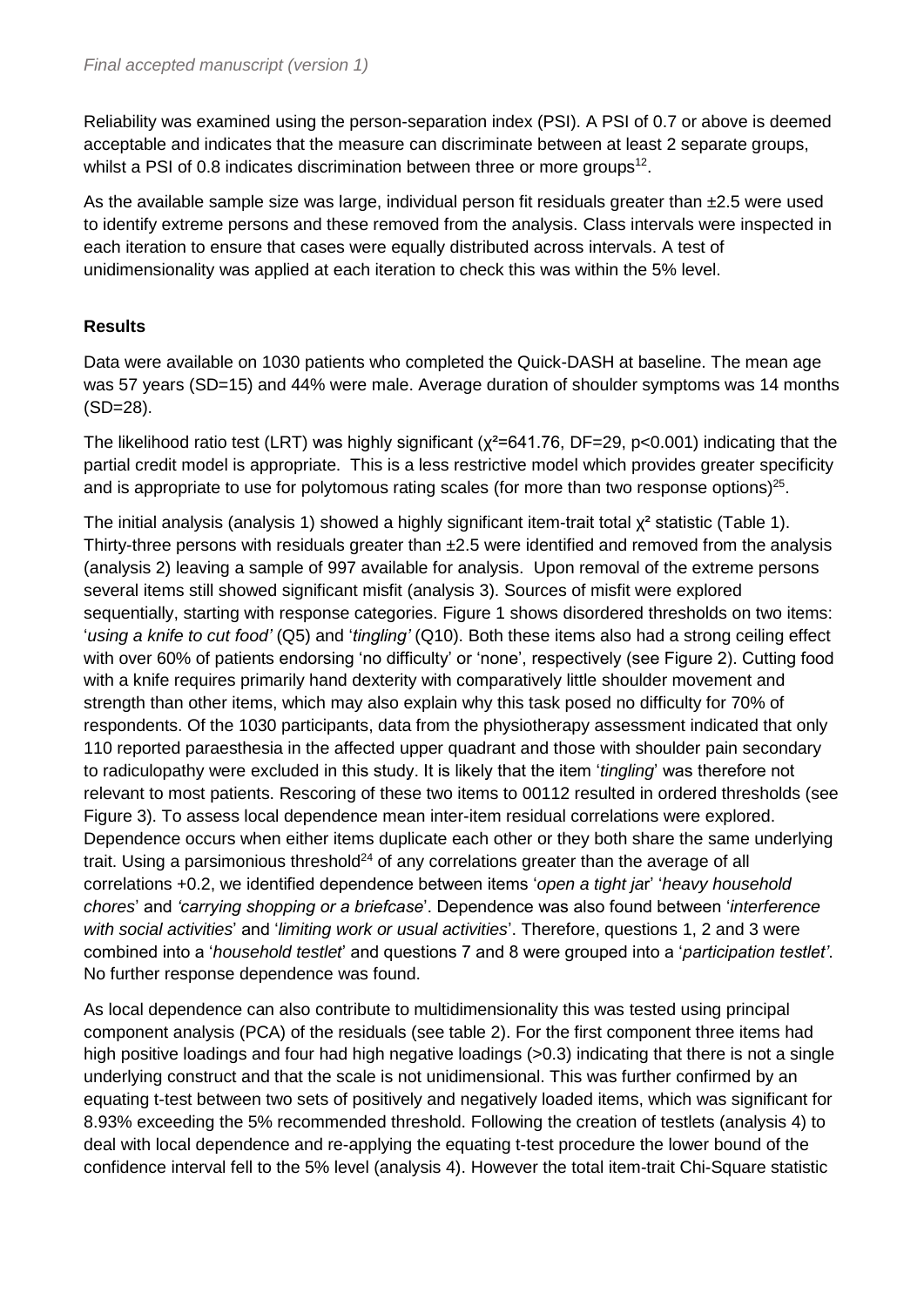remained highly significant. Individual item fit statistics revealed Questions 5 and 11 as misfitting with residuals greater than ±2.5 and a significant chi-square test in Q5 and Q9 (see table 3).

Response bias was explored by examining the item characteristic curves and probability of significant differential item functioning (DIF) by two person factors: gender (male or female) and age (two groups: up to 59 years or 60 and above). DIF occurs when the responses are affected by a factor other than the underlying trait. For example pain may be perceived and therefore rated differently by men and women. We assessed differential item functioning both before and after creating subtests (based on analysis stages 3 and 4, respectively). Item split was done sequentially selecting the item with highest F-statistic on DIF analysis first in order to distinguish real from artificial DIF<sup>1</sup>. In the initial analysis for DIF (analysis 3), questions 1, 2 and 7 showed significant uniform DIF by age and gender, questions 4, 6 and 10 by age only and questions 3, 8 and 11 by gender only (Table 4). Whilst a sequential process of splitting items by gender and age was explored in several iterations this did not resolve local dependence or cleared any remaining DIF. After creating 2 testlets (analysis 4) DIF remained in both subtests by age and gender. Significant uniform DIF by age was also present for questions 4, 6 and 10. Splitting both testlets by gender cleared any remaining DIF by gender. However significant uniform DIF by age remained for the 'household' testlet in men and women, the 'participation' testlet in women, Q4, Q6 and Q10. Given the significant misfit of Q5 and 11 a third option in which these two questions were deleted was also explored (see analysis 5b). Significant uniform DIF by gender was observed in testlets 1 and 2 and these items split (analysis 6). Individual item fit was good with residuals for all items within ±2.5 but the overall item-trait chi-square statistic remained significant (p=0.007).

Targeting was visually inspected using the person-item threshold map (Figure 4). Person and item thresholds are skewed to left which indicates higher ability and easier items, respectively. Overall the targeting between items and persons is good and with a wide spread across  $\pm 4$  logits, however there are some gaps on the Quick-DASH at the higher ability/easier item end.

Reliability remained high with a PSI > 0.8 throughout each iteration indicating that it can discriminate between at least three subgroups.

# **Discussion**

Applying Rasch model analysis has provided novel insights into the structural validity of the Quick-DASH in a large cohort of patients referred to physiotherapy with musculoskeletal shoulder pain. The 11-item Quick-DASH shows significant misfit to the Rasch model. In particular, the assumptions of local independence and unidimensionality were not met. Two items show strong flooring effect and patients with shoulder pain do not distinguish between available response categories correctly. Finally it also appears that there is significant response bias by age and gender.

Our findings concur with Franchignoni et al's study which used both CTT and Rasch methods<sup>14</sup>. Although a more heterogeneous and smaller sample than our study they also identified the Quick-DASH as multidimensional. In their sample of 283 patients with a range of upper limb conditions the item 'tingling' did not fit and was subsequently removed to generate a 10-item scale. They also found that the item '*using a knife to cut food*' showed disordered thresholds which they resolved by collapsing adjacent response categories and rescoring. All other items had ordered thresholds and the 5-point ordinal scale was working well across the other items.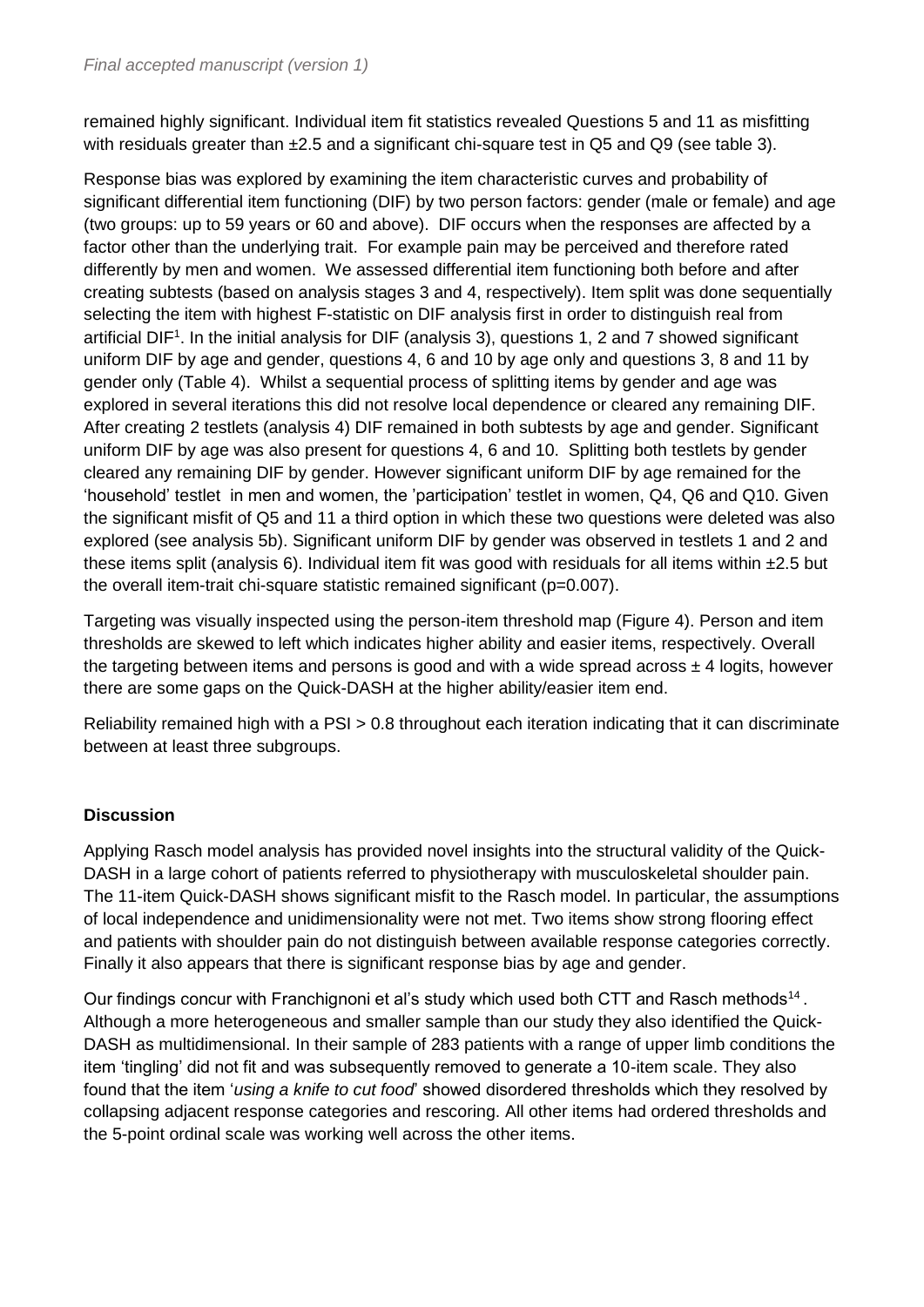Our finding that the scale is not unidimensional also concurs with other studies using conventional PCA analysis<sup>11,16</sup>. Fayad et al<sup>11</sup> used exploratory factor analysis of the French Quick-DASH in 153 patients with shoulder disorders including humeral fractures. Two factors explained 59% of variance, however the authors do not comment further on the implications of this or whether summing all items into a single score is appropriate or not. Gabel et al<sup>16</sup> studied patients with a wide range of upper extremity disorders. They suggested removing the items '*tingling*' and '*pain affecting sleep*' and proposed a modified 9-item scale. Subsequent PCA of the 9-item scale showed unidimensionality.

Both Franchignoni et al<sup>14</sup> and Gabel et al<sup>16</sup> proposed removing items from the Quick-DASH. Removal of Q5 and Q11 was explored in our analyses and did improve the overall fit to the Rasch model, however, we would argue that for patients with shoulder pain, the sleep item is particularly relevant as sleep disturbance is associated with many shoulder problems with a reported prevalance of over 80% <sup>9</sup>. Retaining the content validity of an already existing and shortened version is an important consideration. In our study over 60% of respondents affirmed the responses of 'no difficulty' or 'none' for the items on '*using a knife to cut food*' and '*tingling*', however discarding items can reduce the coverage of a construct for the intended population<sup>32</sup>. For the Quick-DASH this is a wide range of MSK disorders of the upper  $limb<sup>20</sup>$  including carpal or cubital tunnel syndrome where tingling may be a clinically important symptom. Proposing revised versions also has considerable implications for the use of the scale in future practice and research and should be based on repeated studies in several populations before vaible alternative forms are recommended<sup>26</sup>.

Retaining all 11 items but re-ordering thresholds by collapsing adjacent responses for two items also has practical consequences. At present clinicians administering the Quick-DASH can use a simple algorithm to convert the total raw score (ranging from 11 to 55 points) into a percentage from 0-100%. Applying a different scoring method to two items would take longer and limit comparability of results against existing published data. Furthermore whilst rescoring did result in ordered thresholds several further challenges to achieving fit to the Rasch model remained.

Multidimensionality can also be a manifestation of local dependence<sup>17</sup> which conventional PCA cannot detect. Using testlets for '*household activities*' (questions 1, 2 and 3) and '*participation*' (questions 7 and 8) removed the effect of local dependence and a subsequent t-test for unidimensionality brought this within an acceptable threshold. This means that all 11 items can be summed into a single score. However there was still evidence of individual items misfitting as well as significant response bias by age or gender for 9 items. For example for the '*household testlet'* parameter estimates for women were located at the more able end (-0.452) whereas men were located closer to zero (+0.094) which suggests that women find these items easier. However contrary to other studies we did not see response bias by age for the items on pain (questions 9). There is evidence that pain thresholds differ by age group<sup>33</sup> and significant DIF by age has been observed previously in pain related items found in other upper extremity PROMs such as the Patient-Rated Elbow Evaluation Questionnaire<sup>34</sup>.

Targeting of item difficulty to person ability was also good, although skewed towards the higher ability and with gaps in the Quick-DASH at the more able spectrum.

The person-separation index (PSI) ranged from 0.867 to 0.814 at different analyses and indicates that the reliability of the Quick-DASH of discriminating statistically between at least three subgroups remained high.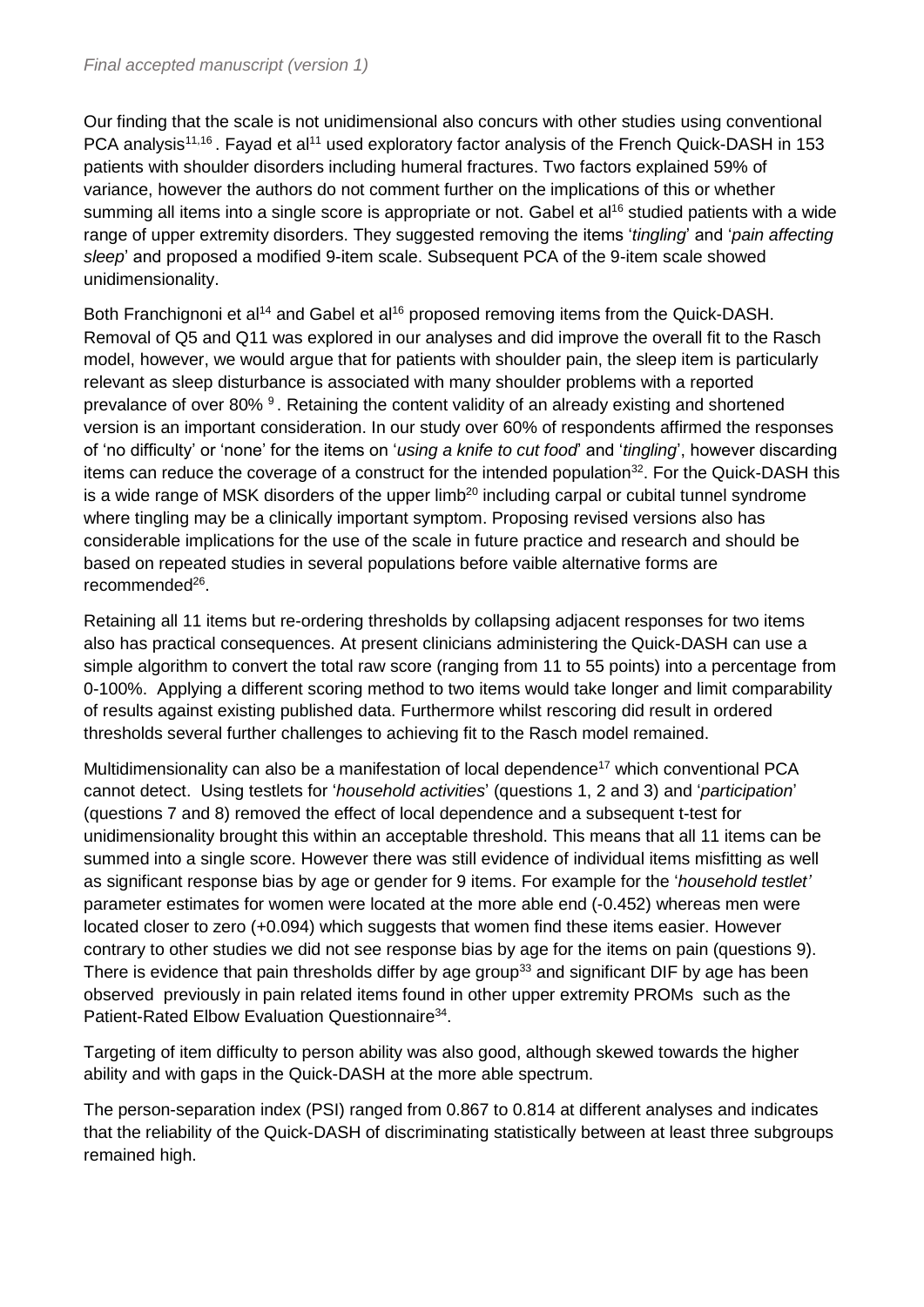#### **Strengths and limitations:**

Our study was based on a large sample of patients with MSK shoulder pain which excluded surgical cases and those with radiculopathy. A systematic approach was taken to the analysis and exploration of sources of misfit and potential solutions. However, there are also some limitations: only response bias by age and gender was examined and other factors such as response bias by countries for cross-cultural comparison of translated versions of the Quick-DASH needs to be explored in future. Our analysis was cross-sectional and did not include longitudinal analysis to examine responsiveness. Finally we recognise that the application of Rasch analysis to make 'improvements' to the psychometric properties of an existing PROM and ensure interval-level measurement can result in multiple versions and compromises comparability across trial results. Moreover whilst Rasch parameter estimates should be sample independent we cannot rule out that the extent of misfit may be magnified by this large and homogenous sample of patients with shoulder pain only.

# **Conclusions**

In patients with MSK shoulder pain the original 11-item Quick-DASH showed significant misfit with the Rasch model. Further studies using Rasch analysis and CTT methods are needed to assess the consistency of our findings in patients with shoulder pain before the ordinal scores on the Quick-DASH can be considered as linear interval-level measures required for mathematical calculations such as effect sizes.

#### **Key points:**

Findings: In patients with musculoskeletal shoulder pain the original Quick-DASH does not fit with the Rasch Model. It is not a unidimensional scale, shows response bias by age and gender and for two items shows strong flooring effects and disordered response thresholds. The Quick-DASH can discriminate between three or more groups of patients with shoulder pain and shows good targeting to person ability.

Implications: Clinicians and researchers need to be aware, when using the 11-item Quick-DASH as an outcome measure for patients with musculoskeletal shoulder pain, that the original 11-item Quick-DASH does not meet interval-level measurement criteria.

Cautions: Further studies on a wider range of MSK upper extremity disorders using Rasch model analysis are needed to assess the consistency of findings before any modifications can be recommended.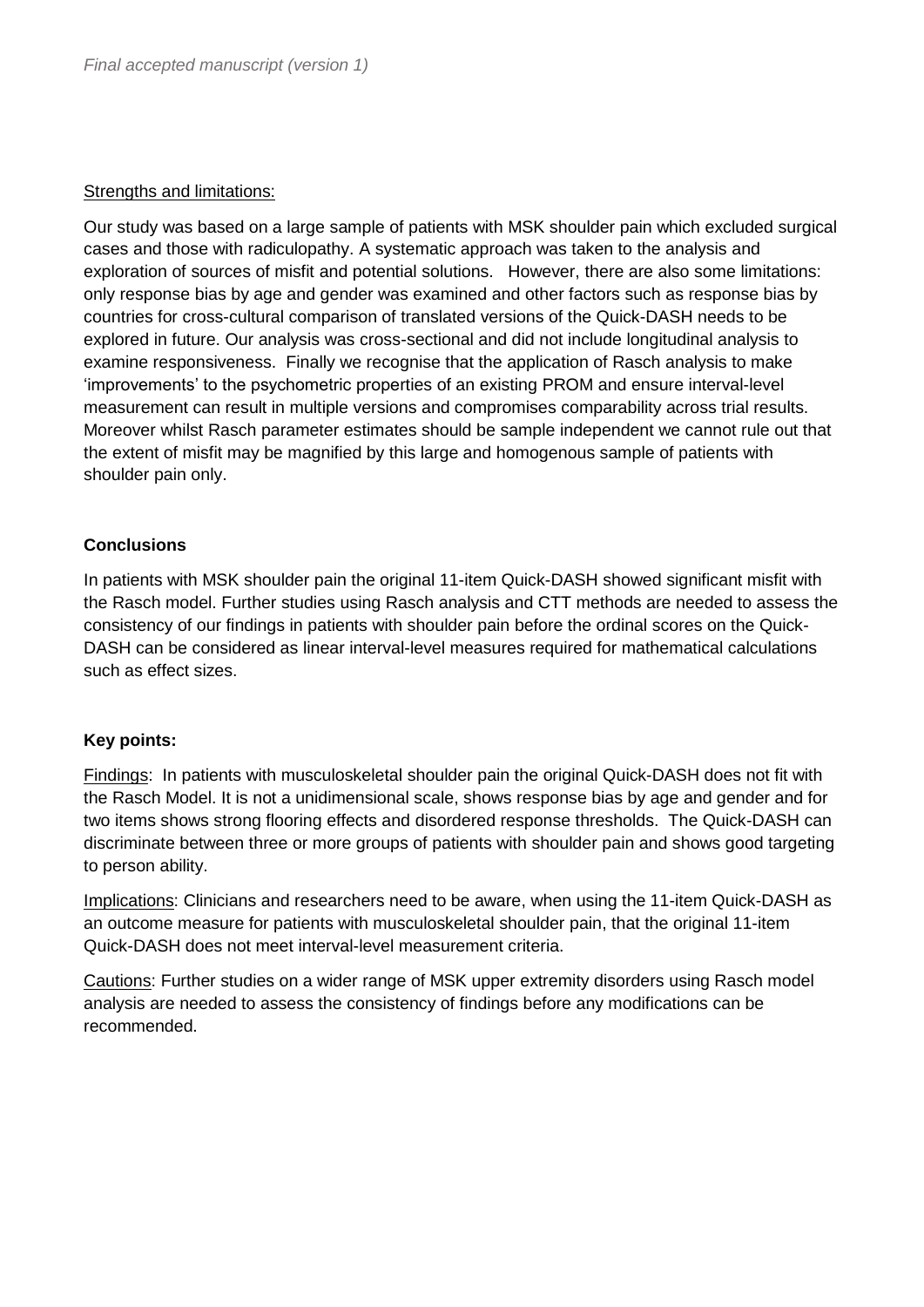## **References**

- 1. Andrich D, Hagquist C. Real and Artificial Differential Item Functioning in Polytomous Items. *Educ Psychol Meas* 2015;75(2):185-207.
- 2. Beaton D, Davis A, Hudak P, McConnell S. The DASH (Disabilities of the Arm, Shoulder and Hand) outcome measure: what do we know about it now? *Br J Hand Ther* 2001;6(4):109- 118.
- 3. Beaton D, Katz J, Fossel A, Wright J, Tarasuk V, Bombardier C. Measuring the whole or parts? validity, reliability, and responsiveness of the DASH outcome measure in different regions of the upper extremity. *J of Hand Ther* 2001; 14:128-146.
- 4. Beaton D, Wright J, Katz JN, Upper Extremity Collaborative. Development of the QuickDASH: comparison of three item-reduction approaches. *J Bone Joint Surg Am* 2005; 87(5):1038-1046.
- 5. Cano SJ, Barrett LE, Zajicek JP, Hobart JC. Beyond the reach of traditional analyses: using Rasch to evaluate the DASH in people with multiple sclerosis. *Mult Scler* 2011; 17(2): 214- 222.
- 6. Cano SJ, Hobart JC . The problem with health measurement. *Patient Prefer Adherence* 2011; 5: 279-290.
- 7. Chester R, Jerosch-Herold C, Lewis J, Shepstone L. Psychological factors are associated with the outcome of physiotherapy for people with shoulder pain: a multicentre longitudinal cohort study. *Br J Sports Med* Published Online First [21 July 2016] doi:10.1136/bjsports-2016-096084.
- 8. Chester R, Shepstone L, Lewis J, Jerosch-Herold C. Predicting response to physiotherapy treatment for musculoskeletal shoulder pain: protocol for a longitudinal cohort study. *BMC Musculoskelet Disord* 2013; 14: 192.
- 9. Cho CH, Jung SW, Park JY, Song KS , Yu KI. Is shoulder pain for three months or longer correlated with depression, anxiety, and sleep disturbance? *J Shoulder Elbow Surg* 2013; 22(2): 222-228.
- 10. Dowrick AS, Gabbe BJ, WilliamsonOD, Cameron PA. Outcome instruments for the assessment of the upper extremity following trauma: a review. *Injury* 2005;36(4): 468-476.
- 11. Fayad F, Lefevre-Colau MM, Gautheron V, et al. Reliability, validity and responsiveness of the French version of the questionnaire Quick Disability of the Arm, Shoulder and Hand in shoulder disorders. *Man Ther* 2009;14(2): 206-212.
- 12. Fischer WJ. Reliability Statistics. *Rasch Measurement Transactions* 1992; 6(3): 238.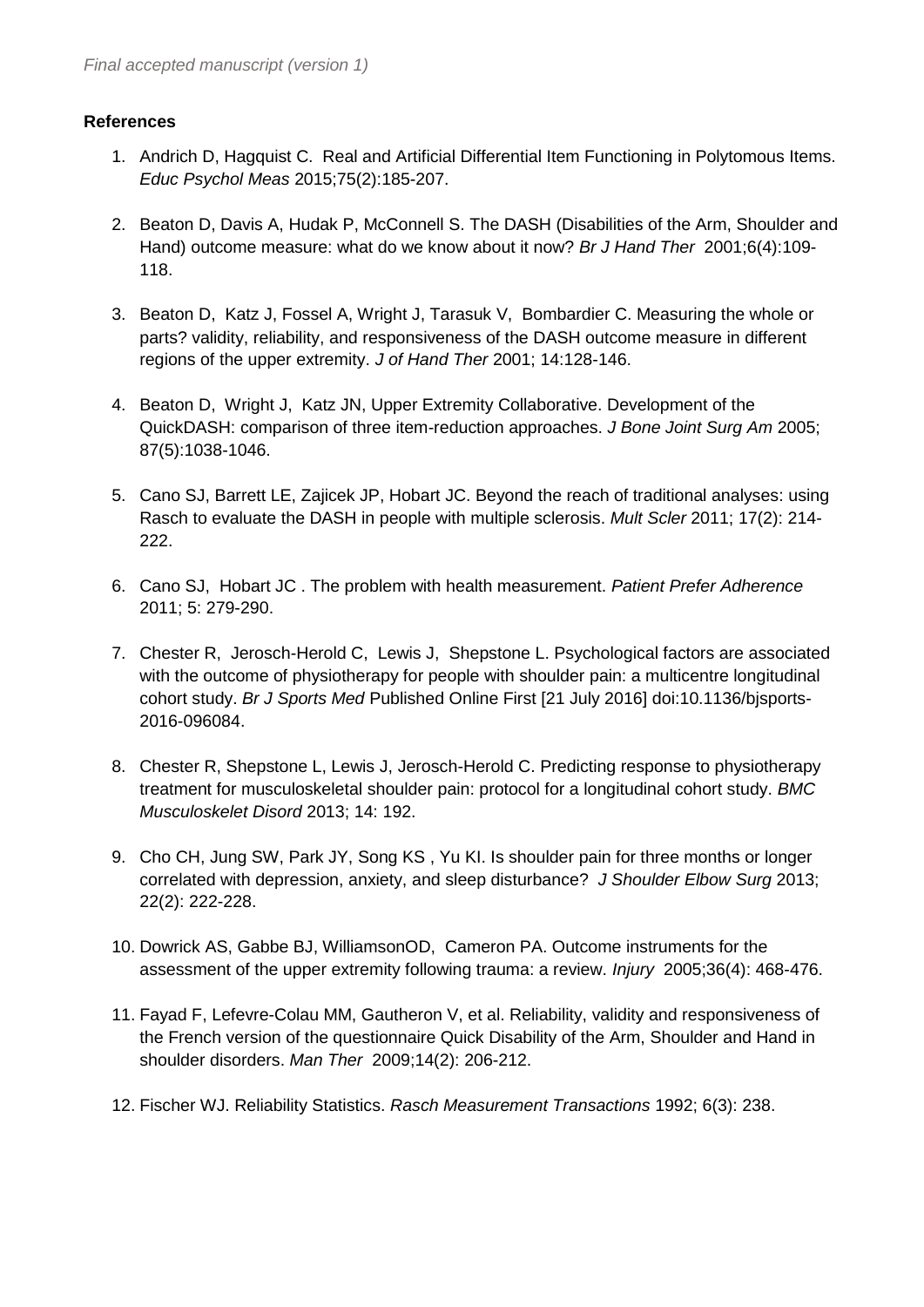- 13. Forget NJ, Jerosch-Herold C, Shepstone L, Higgins J. Psychometric evaluation of the Disabilities of the Arm, Shoulder and Hand (DASH) with Dupuytren's contracture: validity evidence using Rasch modeling. *BMC Musculoskelet Disord* 2014;15: 361.
- 14. Franchignoni F, Ferriero G, Giordano A, Sartorio F, Vercelli S, Brigatti E. Psychometric properties of QuickDASH - a classical test theory and Rasch analysis study. *Man Ther* 2011;16(2): 177-182.
- 15. Franchignoni F, Giordano A, Sartorio F, Vercelli S, Pascariello B, Ferriero G. Suggestions for refinement of the Disabilities of the Arm, Shoulder and Hand Outcome Measure (DASH): a factor analysis and Rasch validation study. *Arch Phys Med Rehabil* 2010;91(9): 1370-1377.
- 16. Gabel CP, Yelland M, Melloh M, Burkett B . A modified QuickDASH-9 provides a valid outcome instrument for upper limb function. *BMC Musculoskelet Disord* 2009; 10:161.
- 17. Hagquist C, Bruce M, Gustavsson JP. Using the Rasch model in nursing research: an introduction and illustrative example. *Int J Nurs Stud* 2009; 46(3):380-393.
- 18. Hobart J, Cano S. Improving the evaluation of therapeutic interventions in multiple sclerosis: the role of new psychometric methods. *Health Technol Assess* 13(12): iii, ix-x, 1-177.
- 19. Hobart JC, Cano SJ, Zajicek JP, Thompson AJ. Rating scales as outcome measures for clinical trials in neurology: problems, solutions, and recommendations. *Lancet Neurol*  2007;6(12): 1094-1105.
- 20. Hudak P, Amadio P, Bombardier C, T. U. E. C. G. (UECG). Development of an upper extremity outcome measure: The DASH (Disabilities of the Arm, Shoulder, and Hand). *Am J Ind Med* 1996; 29: 602-608.
- 21. Kennedy CA, Beaton DE, Smith P et al. Measurement properties of the QuickDASH (Disabilities of the Arm, Shoulder and Hand) outcome measure and cross-cultural adaptations of the QuickDASH: a systematic review. *Qual Life Res* 2013;22(9): 2509-2547.
- 22. Lehman L A, Woodbury M, Velozo CA. Examination of the factor structure of the Disabilities of the Arm, Shoulder, and Hand questionnaire. *Am J Occup Ther* 2011;65(2): 169-178.
- 23. Lundgren Nilsson A., Tennant A. Past and present issues in Rasch analysis: the functional independence measure (FIM) revisited. *J Rehabil Med* 2011;43(10): 884-891.
- 24. Marais I, Andrich D. Effects of varying magnitude and patterns of local dependence in the unidimensional Rasch model. *J Appl Meas* 2008;9(2): 1-20.
- 25. Masters G. A Rasch model for partial credit scoring. *Psychometrika* 1982;47: 149-174.
- 26. Packham T, MacDermid JC. Measurement properties of the Patient-Rated Wrist and Hand Evaluation: Rasch analysis of responses from a traumatic hand injury population. *J Hand Ther* 2013;26(3): 216-224.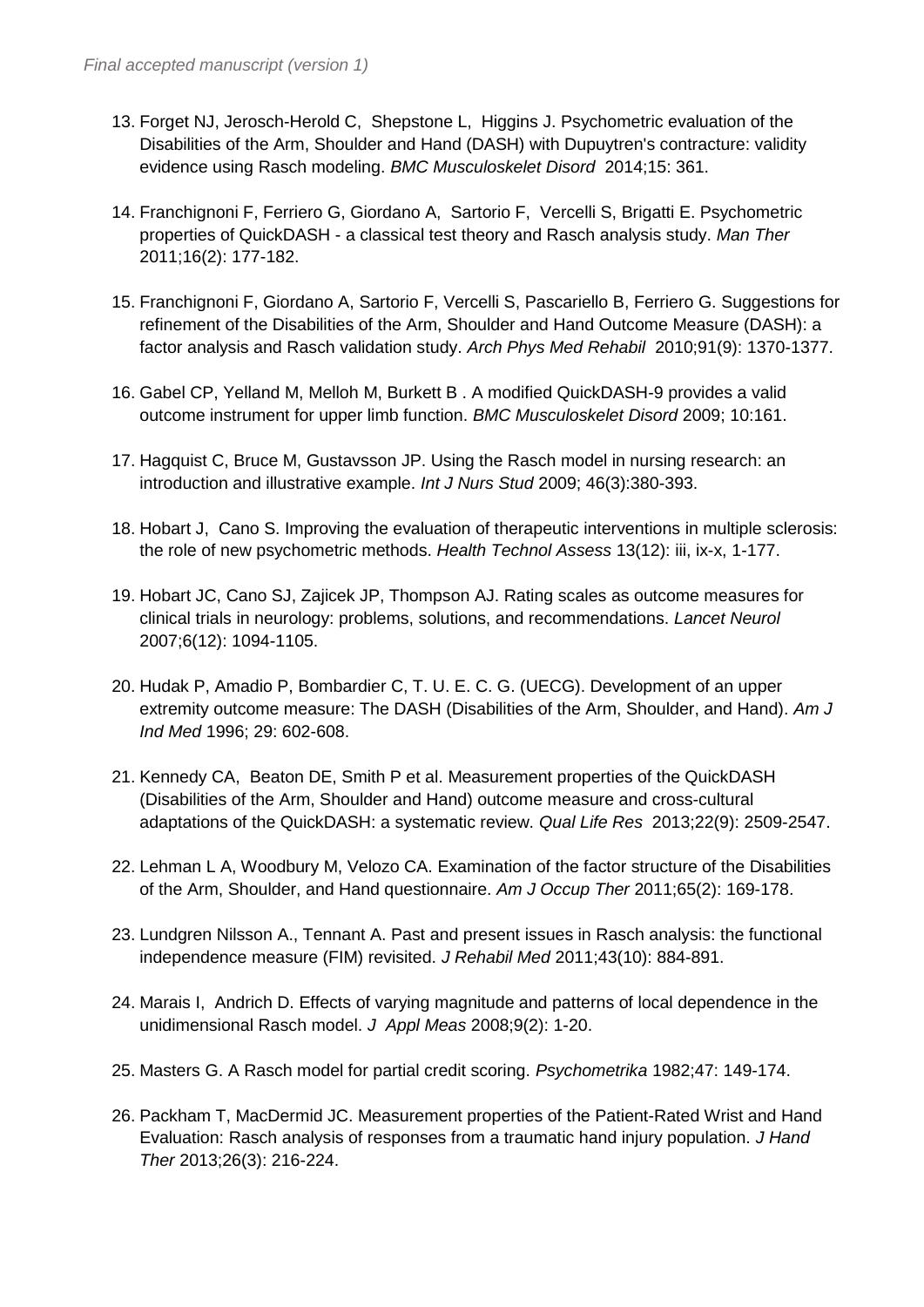- 27. Pallant JF, Tennant A. An introduction to the Rasch measurement model: an example using the Hospital Anxiety and Depression Scale (HADS). *Br J Clin Psychol* 2007;46(1): 1-18.
- 28. Smith EV. Detecting and evaluating the impact of multidimensionality using item fit statistics and principal component analysis of residuals. *J Appl Meas* 2002;3(2): 205-231.
- 29. Solway S, Beaton DE, McConnell S, Bombardier C. *The DASH and QuickDASH Outcome Measure User's Manual*. Toronto, Ontario, Institute of Work & Health, 2002
- 30. SooHoo NF, McDonald AP, Seiler JG, McGillivary GR. Evaluation of the construct validity of the DASH questionnaire by correlation to the SF-36. *J Hand Surg Am* 2002;27(3): 537-41.
- 31. Tennant A, Conaghan PG. The Rasch measurement model in rheumatology: what is it and why use it? When should it be applied, and what should one look for in a Rasch paper? *Arthritis and Rheum* 2007; 57(8): 1358-62.
- 32. Tennant A, McKenna SP, Hagell P. Application of Rasch analysis in the development and application of quality of life instruments. *Value Health* 2004; 7:S22-6.
- 33. Vincent JI, MacDermid JC, King GJ, Grewal R. Validity and sensitivity to change of patientreported pain and disability measures for elbow pathologies. *J Orthop Sports Phys Ther* 2013; 43(4): 263-74.
- 34. Vincent JI, MacDermid JC, King GJ, Grewal R. Rasch analysis of the Patient Rated Elbow Evaluation questionnaire. *Health Qual Life Outcomes* 2015; 13:84.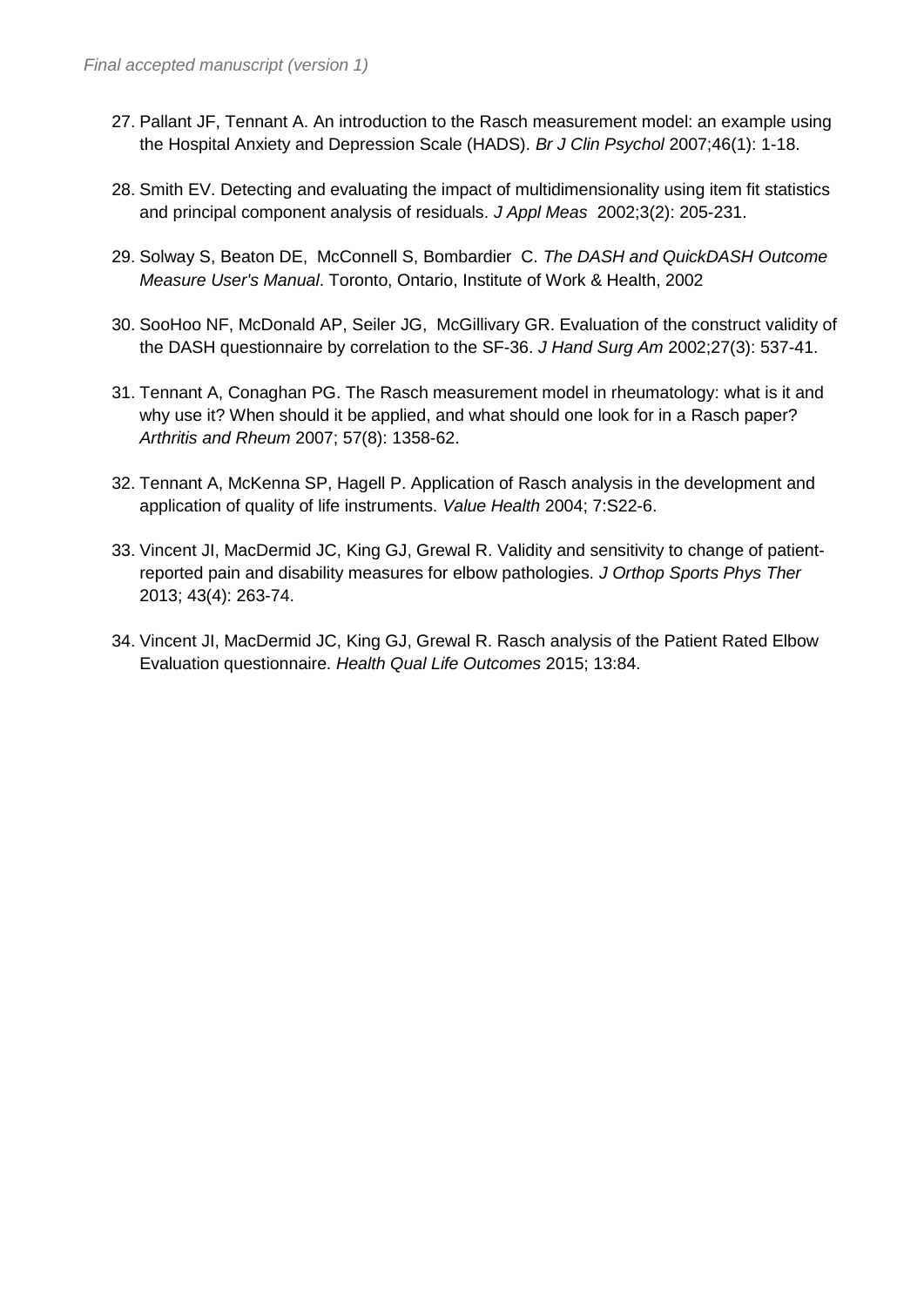# Tables

| <b>Stages of analysis</b>                           |       | Item fit<br>residual | <b>Person fit</b><br>residual | <b>Item-trait total</b><br>chi-square |         | <b>PSI</b> | <b>Test of</b><br>unidimension    |  |
|-----------------------------------------------------|-------|----------------------|-------------------------------|---------------------------------------|---------|------------|-----------------------------------|--|
|                                                     | $n =$ | mean $±SD$           | mean ±SD                      | $x^2$ (df)                            | P       |            | ality <sup>1</sup> (95%Cl)        |  |
| 1. Initial analysis                                 | 1030  | $0.081 + 3.03$       | $-0.266 \pm 1.12$             | 331.0<br>(99)                         | < 0.001 | 0.859      |                                   |  |
| 2. delete extreme<br>persons                        | 997   | $0.036 + 3.071$      | $-0.223 \pm 1.02$             | 328.3<br>(99)                         | < 0.001 | 0.861      |                                   |  |
| 3. Rescore Q5 and<br>Q10 to 00112                   | 997   | $0.032 + 2.797$      | $-0.26 + 0.982$               | 247.55<br>(99)                        | < 0.001 | 0.867      | 8.93%<br>$(7.6 \text{ to } 10.3)$ |  |
| 4. create 2 testlets<br>(subtest 1 and 2)           | 997   | $0.125 \pm 1.914$    | $-0.276 \pm 0.912$            | 201.48<br>(72)                        | < 0.001 | 0.841      | 6.31%<br>$(5.0 \text{ to } 7.7)$  |  |
| 5a. split subtests 1<br>& 2 by gender               | 997   | $-0.062 \pm 1.86$    | $-0.285 + 0.910$              | 200<br>(90)                           | < 0.001 | 0.845      |                                   |  |
| 5b. analysis 4+<br>delete Q5 & 11                   | 997   | $0.199 \pm 1.49$     | $-0.296 \pm 0.953$            | 129.99<br>(54)                        | < 0.001 | 0.814      | 4.79%                             |  |
| 6. analysis 5b+split<br>subtests 1 & 2 by<br>gender | 997   | $-0.087 \pm 1.49$    | $-0.31 + 0.952$               | 105.2<br>(72)                         | 0.007   | 0.820      |                                   |  |
| <b>Ideal values</b>                                 |       | mean=0,<br>SD < 1.4  | mean=0,<br>SD < 1.4           |                                       | >0.05   | >0.85      | $< 5\%$                           |  |

<sup>1</sup> percentage of equating t-tests which are significant at  $p<0.05$ , a percentage below 5% or where the lower bound of the 95% CI straddles 5% indicates unidimensionality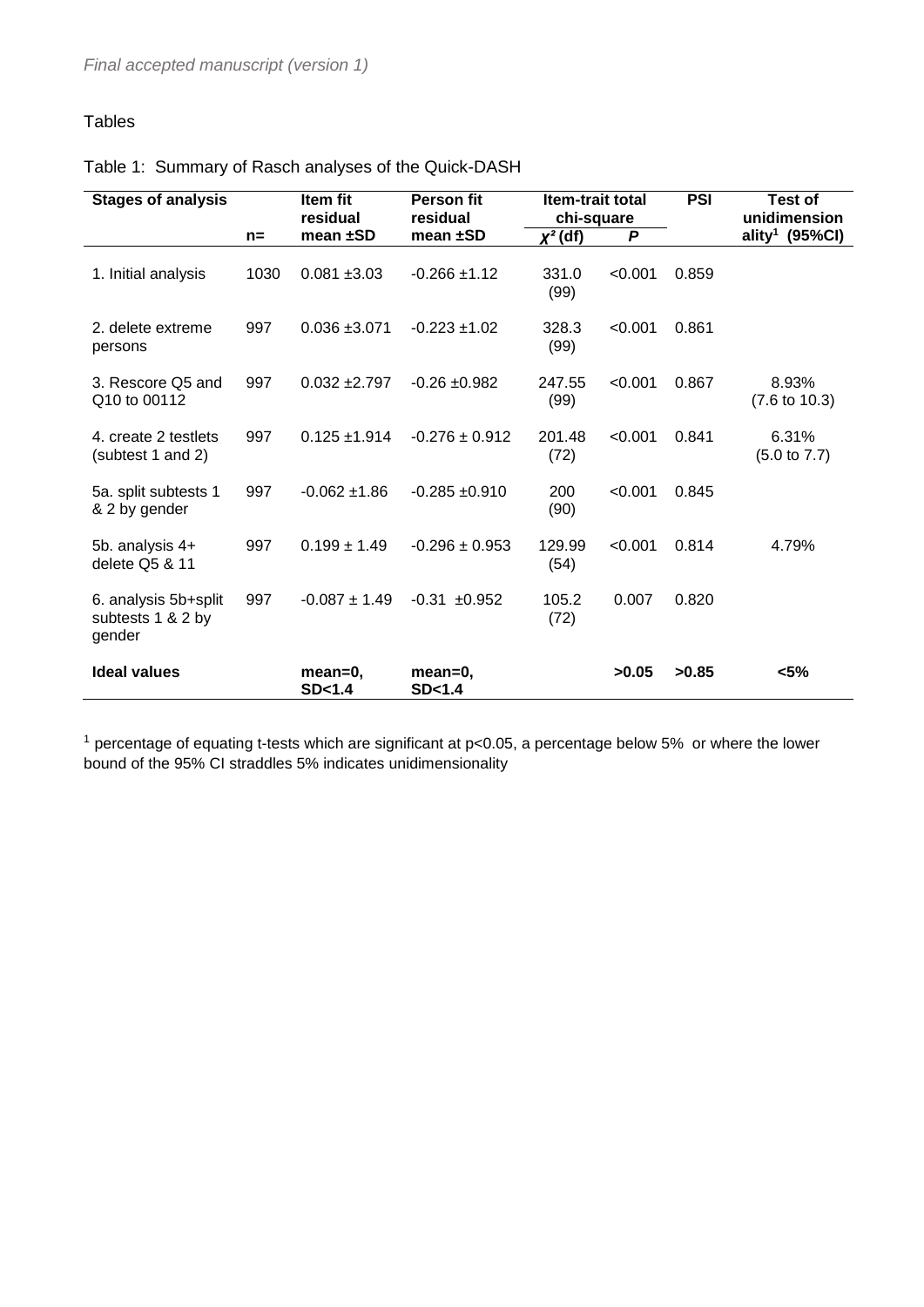Table 2: Principal Component Analysis of residuals of 11-item scale (loadings >0.3 highlighted in bold) showing loadings for principal components (PC) with Eigenvalues >1 (analysis 3)

| Item number and descriptor                            | PC <sub>1</sub>   | PC <sub>2</sub> | PC <sub>3</sub> | PC4             |
|-------------------------------------------------------|-------------------|-----------------|-----------------|-----------------|
| Eigenvalue (cumulative percent)                       | 2.1<br>$(19.1\%)$ | 1.34<br>(31.3%) | 1.28<br>(43%)   | 1.15<br>(53.5%) |
| 1: open a jar                                         | 0.590             | 0.039           | $-0.194$        | $-0.108$        |
| do heavy household chores<br>2:                       | 0.629             | $-0.105$        | $-0.076$        | $-0.083$        |
| carry shopping or a briefcase<br>3:                   | 0.516             | $-0.257$        | $-0.365$        | $-0.005$        |
| wash your back<br>4:                                  | 0.105             | 0.652           | 0.495           | $-0.306$        |
| 5: use knife to cut food                              | 0.245             | $-0.274$        | 0.068           | $-0.353$        |
| recreational activity (golf, hammering, tennis)<br>6: | 0.017             | $-0.262$        | 0.608           | 0.688           |
| interference with social activities<br>7:             | $-0.606$          | $-0.398$        | 0.025           | $-0.102$        |
| limited work or usual activities<br>8:                | $-0.501$          | $-0.471$        | 0.053           | $-0.363$        |
| arm, shoulder or hand pain<br>9:                      | $-0.461$          | 0.197           | $-0.171$        | $-0.314$        |
| 10. tingling in arm, shoulder or hand                 | $-0.168$          | $-0.011$        | $-0.588$        | 0.371           |
| 11. difficulty sleeping because of arm pain           | $-0.401$          | 0.523           | $-0.339$        | 0.252           |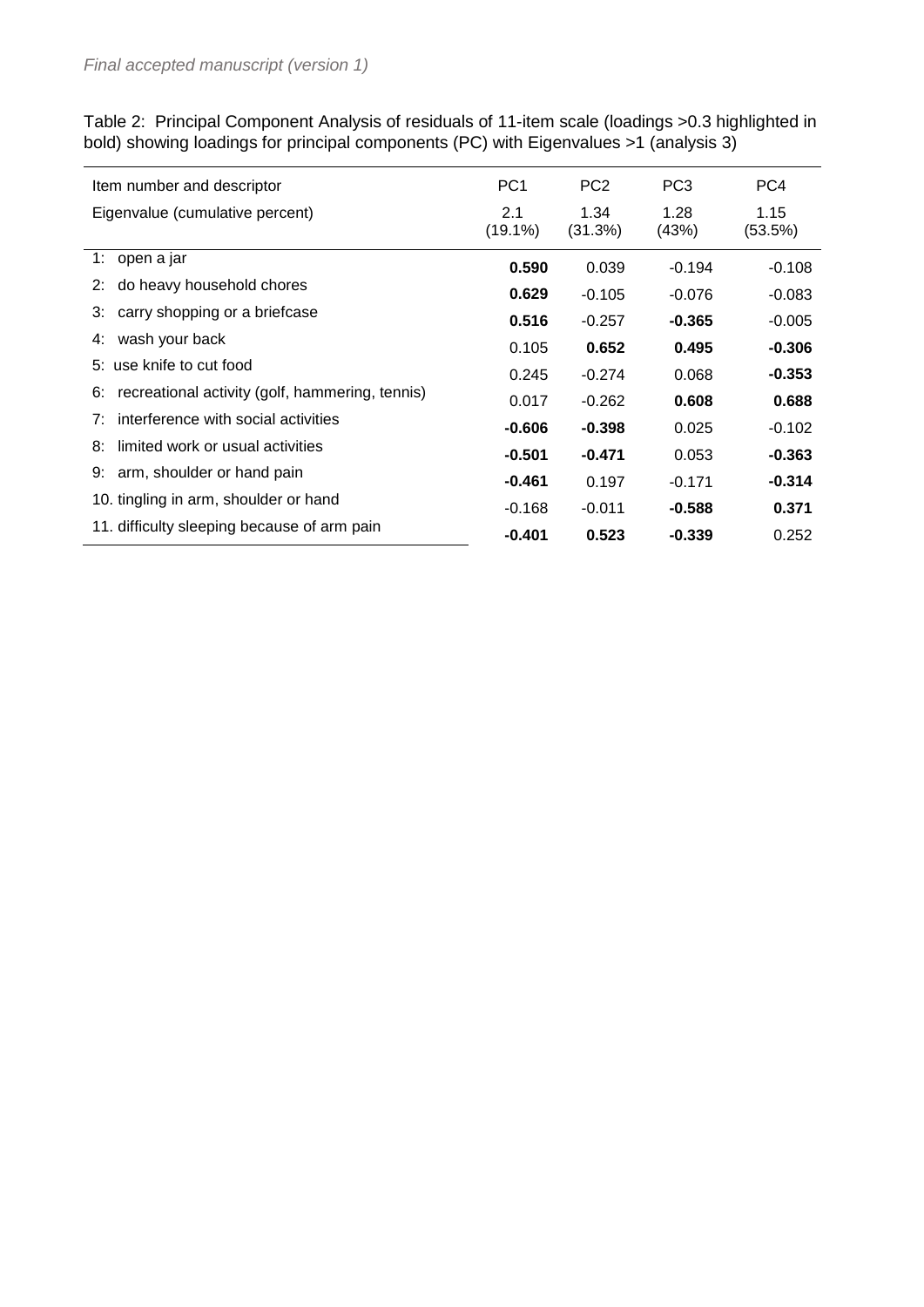| item                         | <b>location</b> | <b>SE</b> | <b>Fit residual</b> | Chi-sq | Prob     | F-stat | Prob     |
|------------------------------|-----------------|-----------|---------------------|--------|----------|--------|----------|
| subtest 1<br>'household'     | $-0.29$         | 0.019     | $-0.727$            | 5.131  | 0.8227   | 0.616  | 0.7843   |
| subtest 2<br>'participation' | $-0.172$        | 0.025     | 0.501               | 17.521 | 0.0412   | 2.138  | 0.0242   |
| Q4                           | $-0.952$        | 0.033     | 0.84                | 13.18  | 0.1547   | 1.625  | 0.1035   |
| Q <sub>5</sub>               | 2.213           | 0.092     | $-2.863$            | 49.989 | < 0.0001 | 9.468  | < 0.0001 |
| Q <sub>6</sub>               | $-1.141$        | 0.033     | 1.758               | 20.757 | 0.0138   | 2.357  | 0.0124   |
| Q9                           | $-1.131$        | 0.047     | $-1.902$            | 54.635 | < 0.0001 | 8.153  | < 0.0001 |
| Q10                          | 1.74            | 0.078     | 0.348               | 25.79  | 0.0022   | 3.274  | 0.0006   |
| Q11                          | $-0.266$        | 0.037     | 3.043               | 14.476 | 0.1064   | 1.557  | 0.1235   |
| Ideal values                 |                 |           | < 1.5               |        | $>0.05*$ |        | $>0.05*$ |

Table 3: Item fit statistics in location order for 11-item Quick-DASH after creating two testlets (analysis 4)

Significant p-value (adjusted for 8 items to p<0.00125) and fit residuals ±2.5 in bold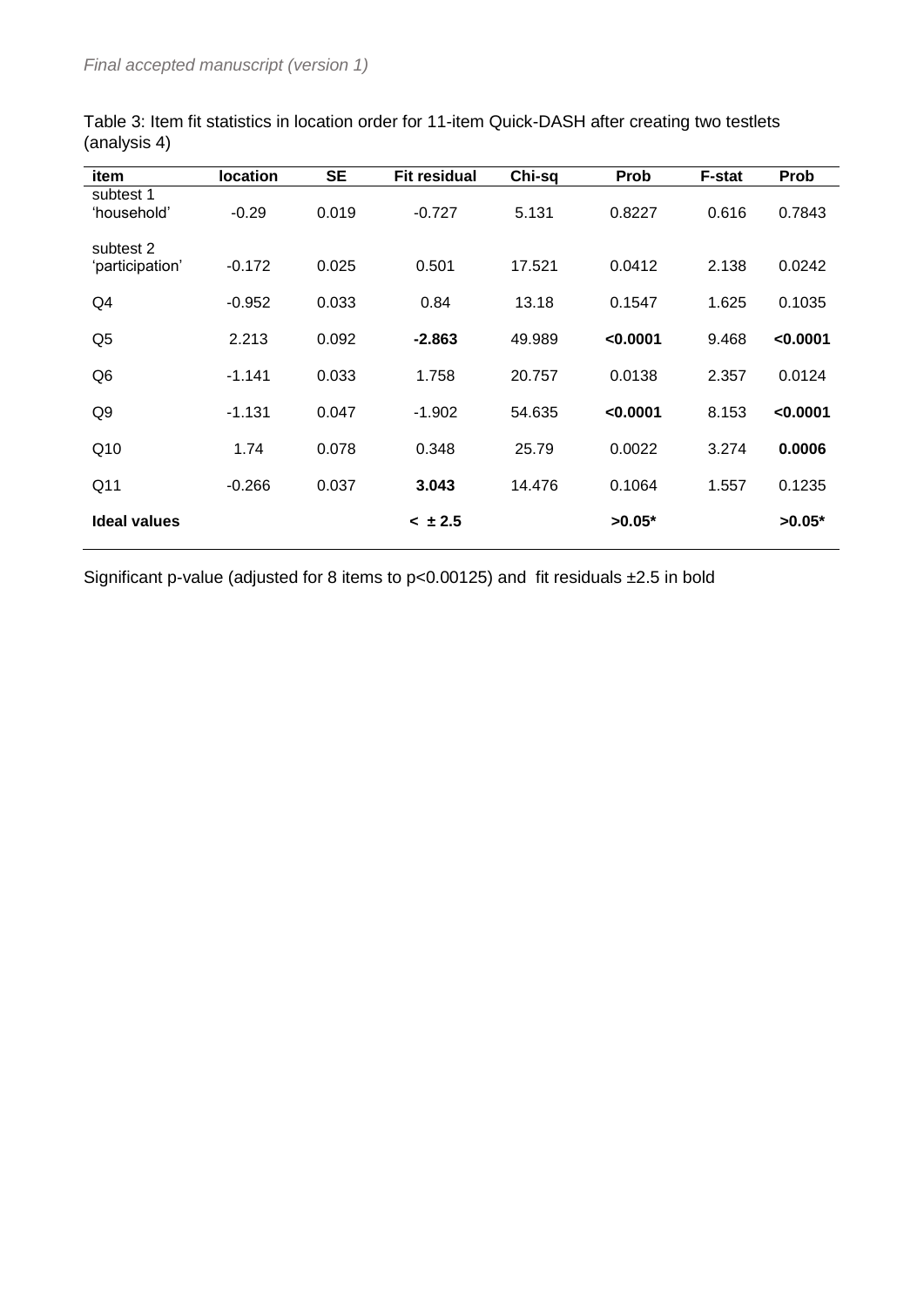|                 |                                                    | <b>Uniform DIF by AGE</b> |    |          | <b>Uniform DIF by Gender</b> |    |          |  |
|-----------------|----------------------------------------------------|---------------------------|----|----------|------------------------------|----|----------|--|
| <b>Item</b>     | description                                        | F                         | DF | prob     | F                            | DF | prob     |  |
| Q1              | open a jar                                         | 33.5661                   | 1  | < 0.0001 | 85.4736                      | 1  | < 0.0001 |  |
| Q2              | do heavy household chores                          | 30.7267                   | 1  | < 0.0001 | 19.8655                      | 1  | < 0.0001 |  |
| Q <sub>3</sub>  | carry shopping or a briefcase                      | 0.9992                    | 1  | 0.3178   | 84.8174                      | 1  | < 0.0001 |  |
| Q4              | wash your back                                     | 13.01                     | 1  | 0.0003   | 1.1029                       | 1  | 0.2939   |  |
| Q <sub>5</sub>  | use knife to cut food                              | 4.1657                    | 1  | 0.0415   | 1.1176                       | 1  | 0.2907   |  |
| Q <sub>6</sub>  | recreational activity (golf,<br>hammering, tennis) | 19.9508                   | 1  | < 0.0001 | 7.0288                       | 1  | 0.0081   |  |
| Q7              | interference with social<br>activities             | 21.2661                   | 1  | < 0.0001 | 45.7023                      | 1  | < 0.0001 |  |
| Q8              | limited work or usual activities                   | 4.1182                    | 1  | 0.0427   | 15.7035                      | 1  | < 0.0001 |  |
| Q <sub>9</sub>  | arm, shoulder or hand pain                         | 0.0243                    | 1  | 0.8760   | 7.6343                       | 1  | 0.0059   |  |
| Q10             | tingling in arm, shoulder or<br>hand               | 26.0624                   | 1  | < 0.0001 | 0.0008                       | 1  | 0.9781   |  |
| Q <sub>11</sub> | difficulty sleeping because of<br>arm pain         | 5.7041                    | 1  | 0.0171   | 10.1594                      | 1  | 0.0015   |  |

#### **Table 4: Differential Item functioning for 11-item Quick-DASH based on initial analysis excluding extremes (highlighted if p-value <0.0015 Bonferroni adjusted)**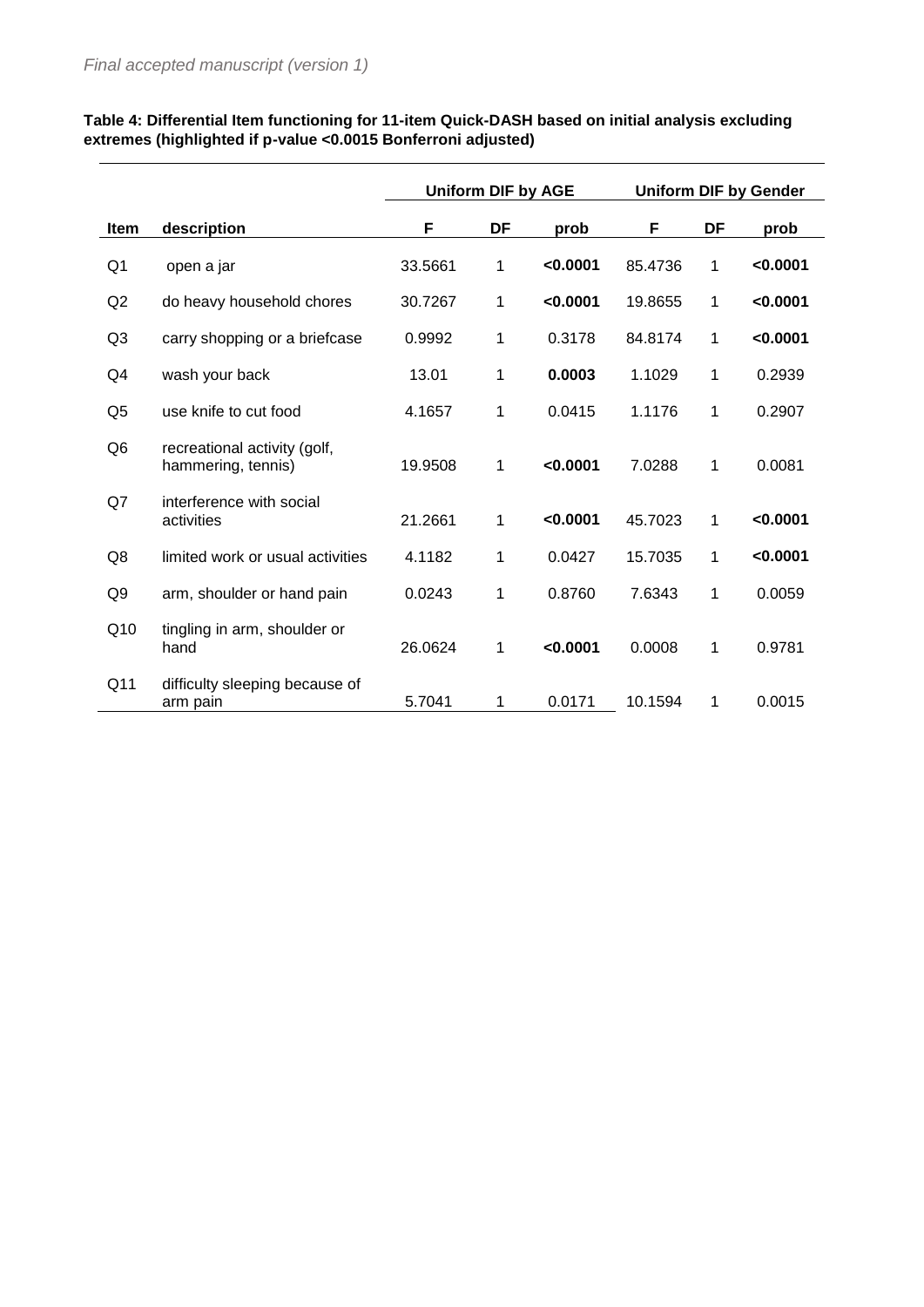#### **Figure 1: Category probability curves showing examples of ordered and disordered thresholds**

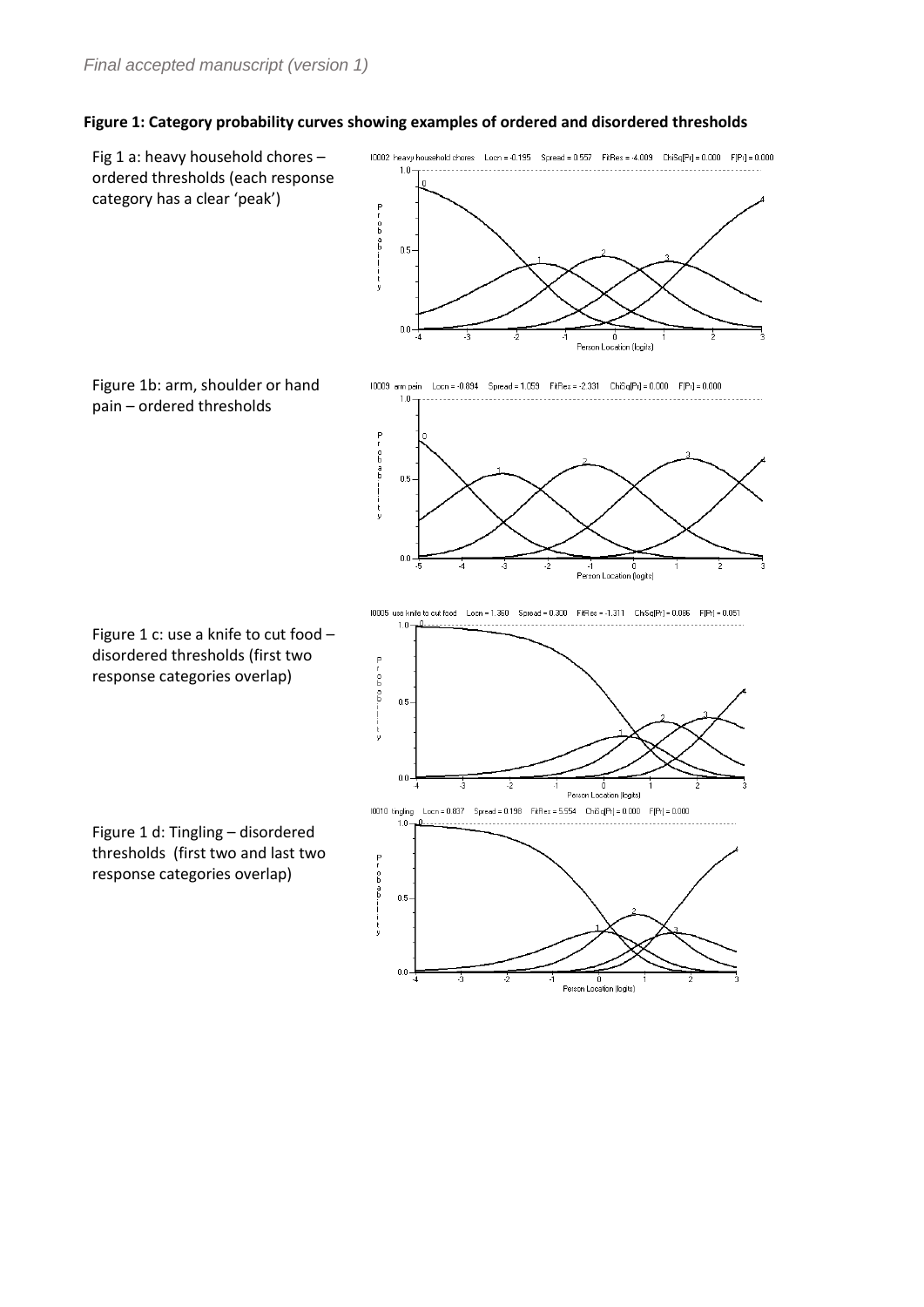



Distribution of responses for 11-item Quick-DASH

Score of 1 to 5 represents responses from 'none' or 'no difficulty' to 'unable' or 'extreme'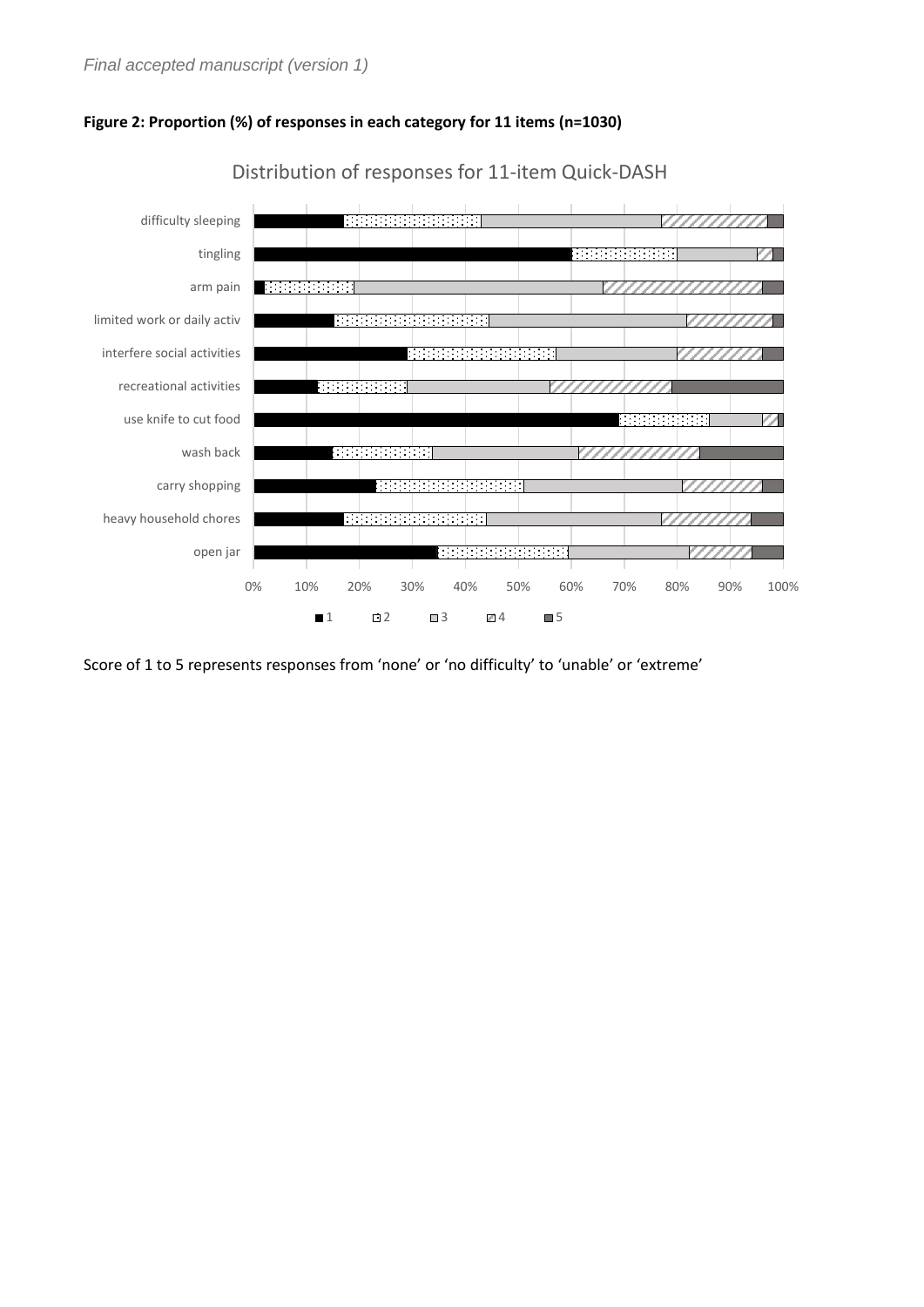

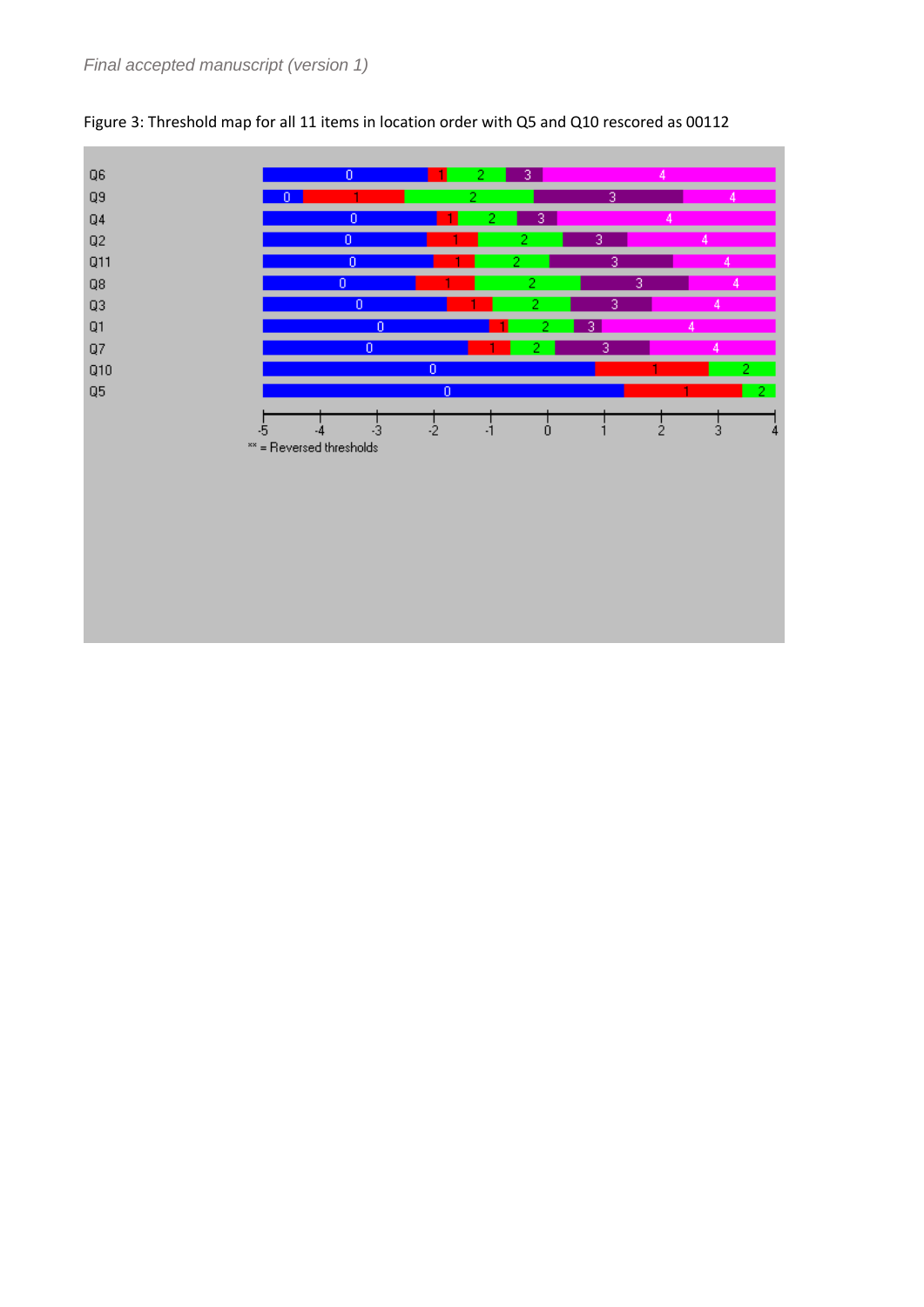

#### **Figure 4: Person-Item threshold map of Quick-DASH with 2 testlets (analysis 3)**

Figure legend: Quick-DASH represented on bottom of histogram and persons on the top. There is a very good overlap between person ability and item difficulty with a spread of difficulty within -4 and +3 logits. The frequency of persons is skewed to the left which represent more able persons and easier items.